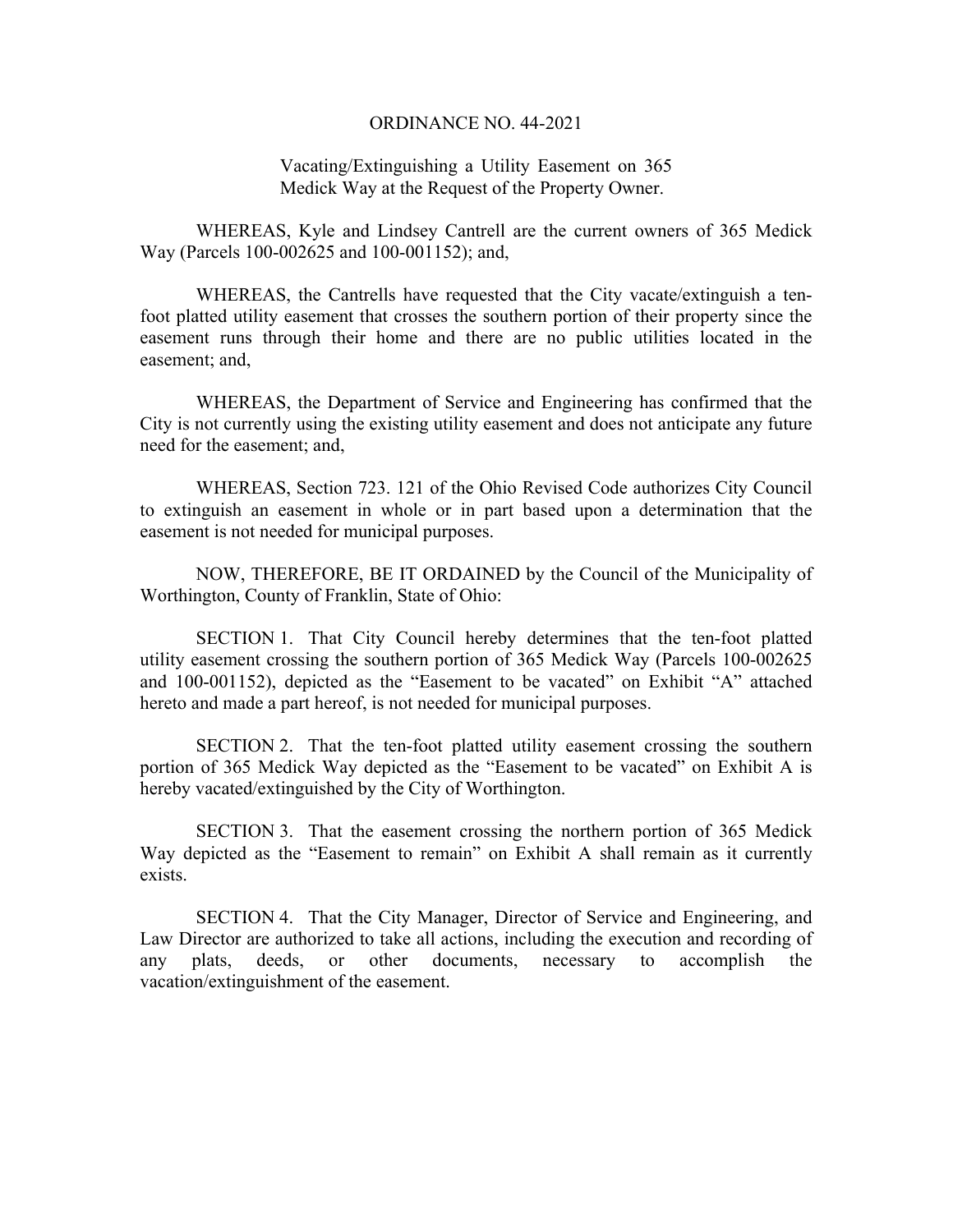## ORDINANCE NO. 44-2021

 SECTION 5. That notice of passage of this Ordinance shall be posted in the Municipal Administration Building, the Worthington Library, the Griswold Center and the Worthington Community Center and shall set forth the title and effective date of the Ordinance and a statement that the Ordinance is on file in the office of the Clerk of Council. This Ordinance shall take effect and be in force from and after the earliest period allowed by law and by the Charter of the City of Worthington Ohio.

Passed September 20, 2021

 \_/s/ Bonnie D. Michael\_\_\_\_\_\_\_\_\_\_\_\_\_\_ President of Council

Attest

\_/s/ D. Kay Thress\_\_\_\_\_\_\_\_\_\_\_\_\_\_ P.H. September 20, 2021 Clerk of Council October 13, 2021

Introduced September 7, 2021